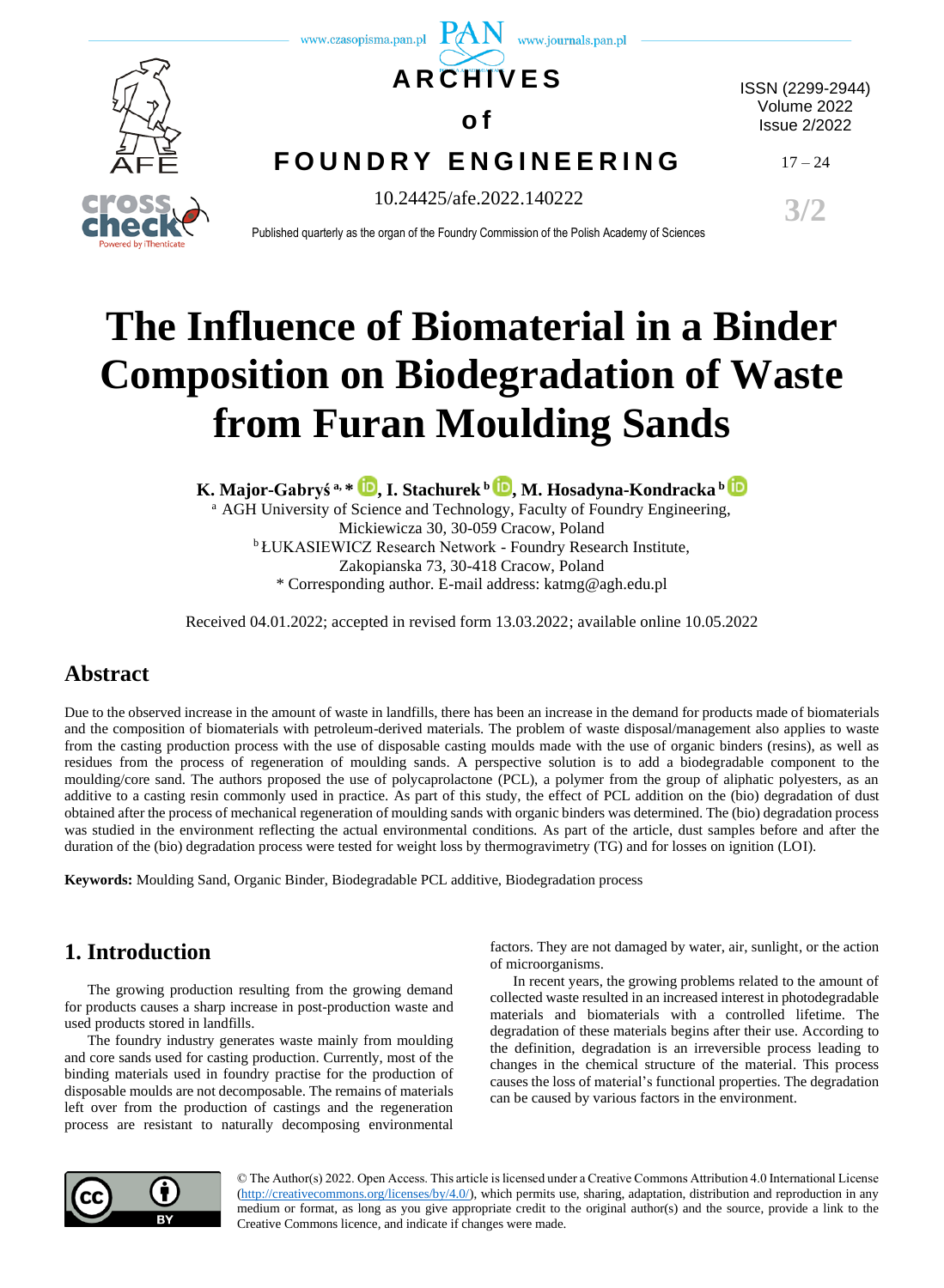- ➢ Abiotic degradation degradation due to electromagnetic radiation, mechanical forces, heat or active chemical compounds.
- ➢ Biotic degradation degradation caused by the action of biological factors which are mainly enzymes produced by various microorganisms such as bacteria or fungi. This type of degradation is called biodegradation or biological degradation.

There is specific biodegradability and total biodegradability of materials. Specific biodegradability is the potential of a material to biodegrade. It is determined on the basis of appropriate laboratory tests carried out under strictly defined, controlled conditions. Total biodegradability is the total degradation of a material by microorganisms. The process takes place in the presence of oxygen to CO2, H2O and mineral salts with the formation of new biomass (aerobic biodegradation) or under anaerobic conditions to CO2, CH4, inorganic salts and biomass (anaerobic biodegradation, biomethanization) [1-4]. Therefore, the current direction of research and development is the possibility of obtaining biodegradable, environmentally friendly materials [3]. It is consistent with one of the priorities of the European Community policy which is the conception of sustainable development.

The trend is also observed in foundry technologies development [5-9].

The author's idea [9-10] is the use of biodegradable additives to the binders to improve moulding sands properties and it seems to be a solution that will be of interest. It consists in modernizing a well-known and widely used technology without the need to change the production profile and it may solve the problem of the environmental impact of used but thermally undegraded moulding / core sand [11-15].

Literature data [16-17] proves the possibility of using biomaterials as additives for petroleum-derived materials to increase their biodegradability.

There are numerous methods to determine the degree of degradation and biodegradation. Their main target is to determine the time of the decomposition process and the type and quantity of formed products. Fig. 1 shows the classification of test methods for the biodegradation process [4].

As part of this study, the effect of PCL addition on the (bio) degradation of dust obtained after the process of mechanical regeneration of moulding sands with organic binders was determined. Dust samples before and after the duration of the (bio) degradation process were tested for weight loss by thermogravimetry (TG) and for loss on ignition (LOI).



Fig. 1. Test methods for the biodegradation process [4, 18]

## **2. Research Methodology**

The following materials were selected as components for the new binders.

- ➢ Furan resin, without nitrogen and the free formaldehyde in the range of 0.05 - 0.15 %; the amount of furfuryl alcohol 78  $\%$ .
- Hardener an aqueous solution of paratoluenesulfonic acid.
- Polycaprolactone (PCL) a biodegradable additive and plasticizer; a biodegradable polymer in solid form with an end of the hydroxyl group. PCL was dissolved in furan resin without the need of using an additional solvent.

As part of this work, samples from two different moulding sands were subjected to the biodegradation tests. The samples were dusts obtained after mechanical regeneration of no-bake moulding sands with furfuryl resin with and without biodegradable additive. The background and the composition of the furan moulding mixtures are presented in Table 1.

#### Table 1.

Dust samples tested in biodegradation tests.

| Sample<br>no. | Sample background                         |                     |                                        |                                                           |  |
|---------------|-------------------------------------------|---------------------|----------------------------------------|-----------------------------------------------------------|--|
|               |                                           |                     |                                        | Moulding sand's composition                               |  |
|               | after initial regeneration                | Moulding sand no. 1 | silica sand<br>furan resin<br>hardener | $100$ p.b.w.<br>$1.1$ p.b.w.<br>$0.55$ p.b.w.             |  |
| ∍             | after mechanical regeneration: 5 minutes  |                     |                                        |                                                           |  |
|               | after mechanical regeneration: 10 minutes |                     |                                        |                                                           |  |
|               | after mechanical regeneration: 15 minutes |                     |                                        |                                                           |  |
|               | after initial regeneration                | Moulding sand no. 2 | silica sand                            | $100$ p.b.w.                                              |  |
| 6             | after mechanical regeneration: 5 minutes  |                     | furan resin                            | 1.045 p.b.w. (95% of binder)                              |  |
|               | after mechanical regeneration: 10 minutes |                     | PCL<br>hardener                        | $0.055$ p.b.w. $(5\% \text{ of binder})$<br>$0.55$ p.b.w. |  |
| 8             | after mechanical regeneration: 15 minutes |                     |                                        |                                                           |  |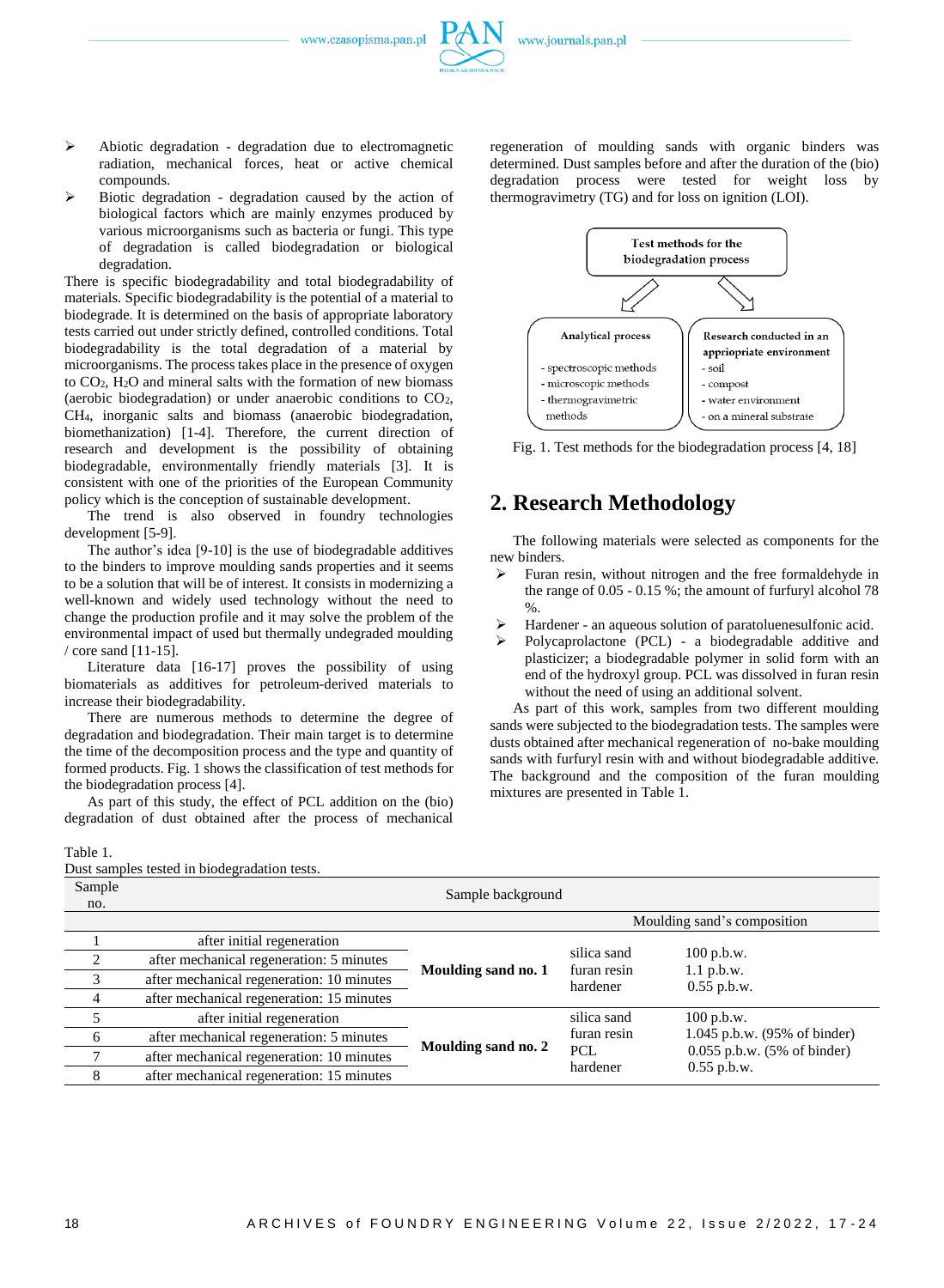

The first stage of presented research was studying the degree of biodegradation of tested dust samples. The tests were carried out in the natural environment which was water from the Vistula River taken in the Kościuszko barrage in Krakow. The water was collected on 07/06/2020 by the employees of WATERWORKS Kraków and it was a cloudy solution. 100 ml of water was added to each polypropylene vessel with 3 g sample of tested dust. The closed vessels were stored at ambient temperature for 3 months. After biodegradation process, the samples were drained and dried to constant weight in a laboratory dryer. The weight loss was calculated according to equation 1:

$$
\Delta m = \frac{m_p - m_{sp}}{m_p} \cdot 100, \% \tag{1}
$$

where:

*Δm* – percentage of weight loss, %,  $m_p$  – starting weight, g, *msp* – mass of solid residue, g.

The next stage of own research was thermogravimetry (TG) tests. The aim of the research was primarily to determine the percentage of weight loss (TWL - the total weight loss), including the assessment of the impact of the biodegradation process on its size. TG measurements were carried out using a STA 449 F3 Jupiter® thermal analyzer from Netzsch. Measurement of the mass change TG (mg) as a function of temperature was determined with the Netzsch Proteus Thermal Analysis 6.1.0 software. The measurement consisted in placing the crucible with the specified mass of the sample in the sample carrier (weighing pan), which is surrounded by an electric heater. This position of the carrier allows the sample to be slowly heated and thus evenly transported heat to the inside of the tested material. Changes in sample weight are transferred with a balance rod and measured with a sensor. The result of the measurement is the total mass value which is the sum of the mass of the sample, the crucible and the support. The tests were carried out in the temperature range of 25-600°C.

The study also carried out tests aimed at determining the ignition losses (LOI) of dust samples before and after the biodegradation process. A weight of about 1 g of the sample was placed in a calcined porcelain crucible, and then the pot with the sample was calcined at the temperature of 900°C for 2 h.

# **3. Results of examinations and discussion**

#### **3.1. Results of the biodegradation tests**

At the first stage of the research, the residues of the binding material in the form of post-regeneration dust were subjected to biodegradability tests. The residues were separated from the matrix grains. 8 samples of post-regeneration dust from moulding sands with and without additive in the binder composition were tested. Samples of the material (dust) obtained from the moulding sands before the process of mechanical regeneration and after 5-, 10- and 15-minute cycles of mechanical regeneration were tested. Fig. 2 shows the percentage weight loss determined after the biodegradation process [20]. In the case of samples  $1 - 4$  a slight weight loss was noted, amounting to approx. 3%. Greater weight loss of up to 9% was recorded for samples 5 to 8, i.e. dust samples after the regeneration process of moulding sand with furan resin and the addition of biomaterial [20].



Fig. 2. Percentage loss of weight and residue materials after the biodegradation process [20]

The research proved the greater weight loss of the samples with the addition of the biomaterial [20].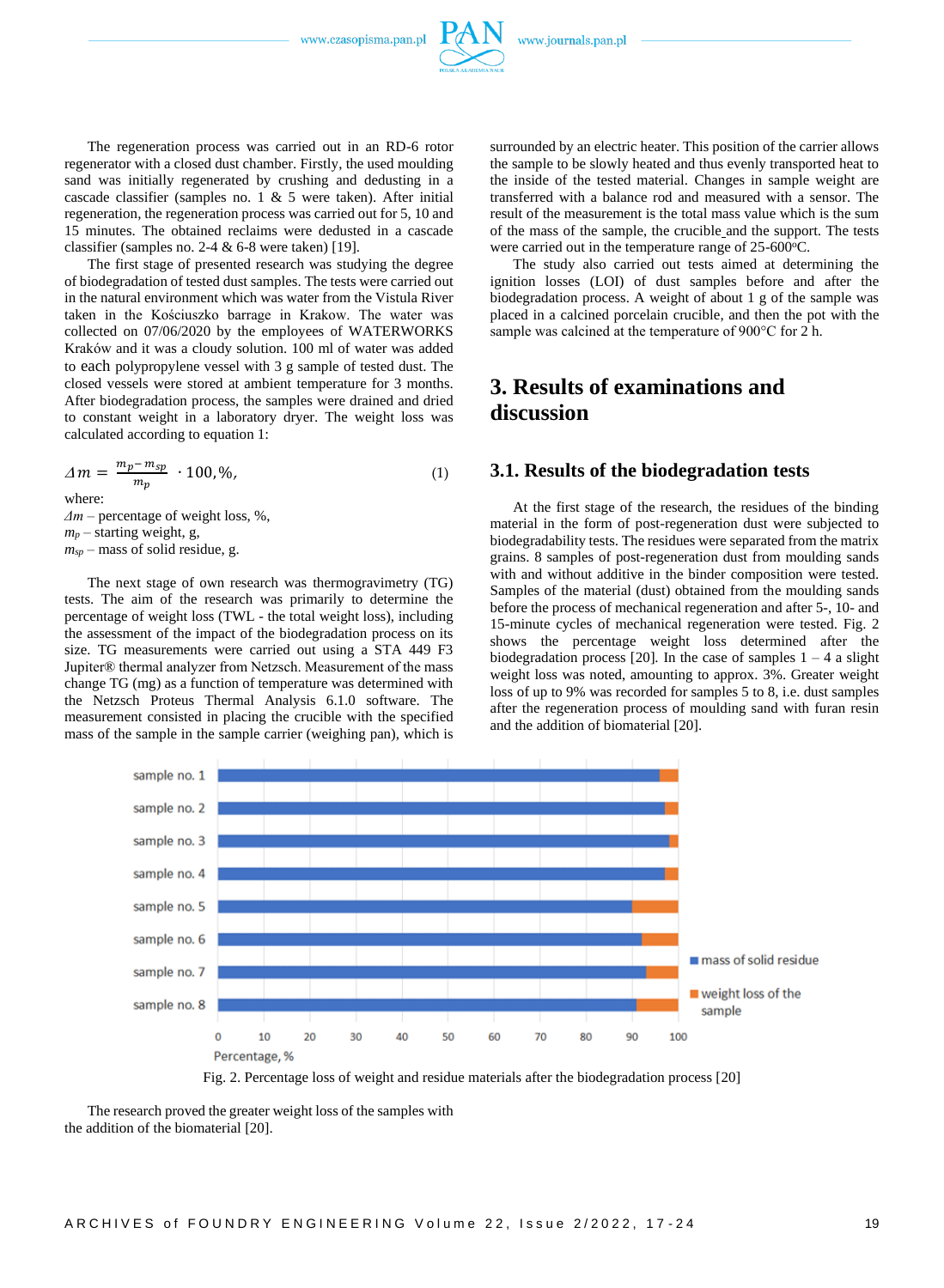

#### **3.2. Results of the thermogravimetric analysis**

The aim of the thermogravimetric analysis was primarily the determination of the percentage of weight loss, including the assessment of the impact of the biodegradation process on its size. Figures 3-10 show exemplary TG/DTG curves of tested samples taking from the material before biodegradation process. The analysis of the process of degradation of dust samples after the mechanical regeneration of standard moulding sands (samples of moulding sand no. 1) and dust samples after the sand regeneration process with the addition of a biodegradable component (samples of moulding sand no. 2) showed that the decomposition process begins at a temperature of approximately 80°C and has three stages.







Fig. 7. TG / DTG curves measured for sample no. 5 Fig. 8. TG / DTG curves measured for sample no. 6

The first stage ends at a temperature of about 160°C - 180°C, in which the weight loss was 1% and was mainly related to the evaporation of water. The second stage ends at a temperature of about 420°C, in which the recorded weight loss amounted to: for sample 1 -M1 Dust after initial regeneration 1.89%; for sample 2 - MS1 Reg 5 min 1.44 %; for sample 3 - MS1 Reg 10 min 1.14 %; for sample 4 - MS1 Reg 15 min 0.96%. On the other hand, for the MS2 series samples, the recorded weight loss amounted to 5 - MS2 Dust after initial regeneration 2.01%; for sample 6 - MS2 Reg 5 min 1.53%; for sample 7 - MS2 Reg 10 min 1.11%; for sample 8 - MS2 Reg 15 min 0.74%. The test was completed at a temperature of 600°C, after which the total weight loss was determined, the results are summarized in Table 2.



Fig. 3. TG / DTG curve measured for sample no. 1 Fig. 4. TG / DTG curves measured for sample no. 2



Fig. 5. TG / DTG curves measured for sample no. 3 Fig. 6. TG / DTG curves measured for sample no. 4

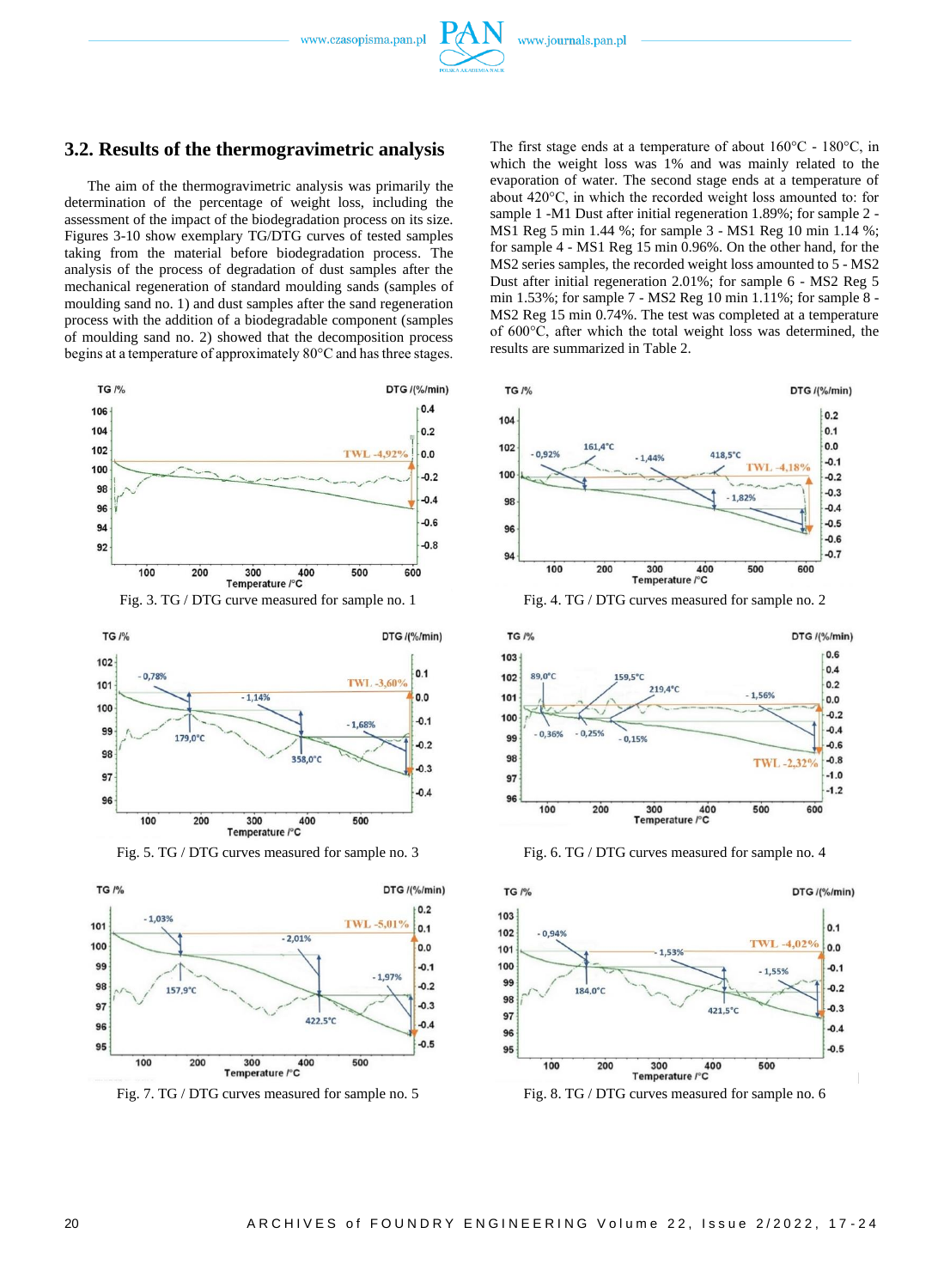



The weight of loss was also measured for dust samples after the biodegradation process. The TG/DTG curves for selected samples are shown in Fig. 11-18. The analysis of these curves obtained for the dust samples after the biodegradation process showed that the decomposition process of the samples takes place in one stage,



Fig.11. TG / DTG curve measured for sample no. 1.(after biodegradation process)



biodegradation process)



unlike the decomposition process taking place under the influence of the temperature determined for the dust samples before this process. The decomposition process, as shown by the results, starts at about 80°C. Table 2 presents a summary of the percentage weight loss determined using the thermogravimetric method.



Fig.12. TG / DTG curve measured for sample no. 2 (after biodegradation process)



Fig.14. TG / DTG curve measured for sample no. 4 (after biodegradation process)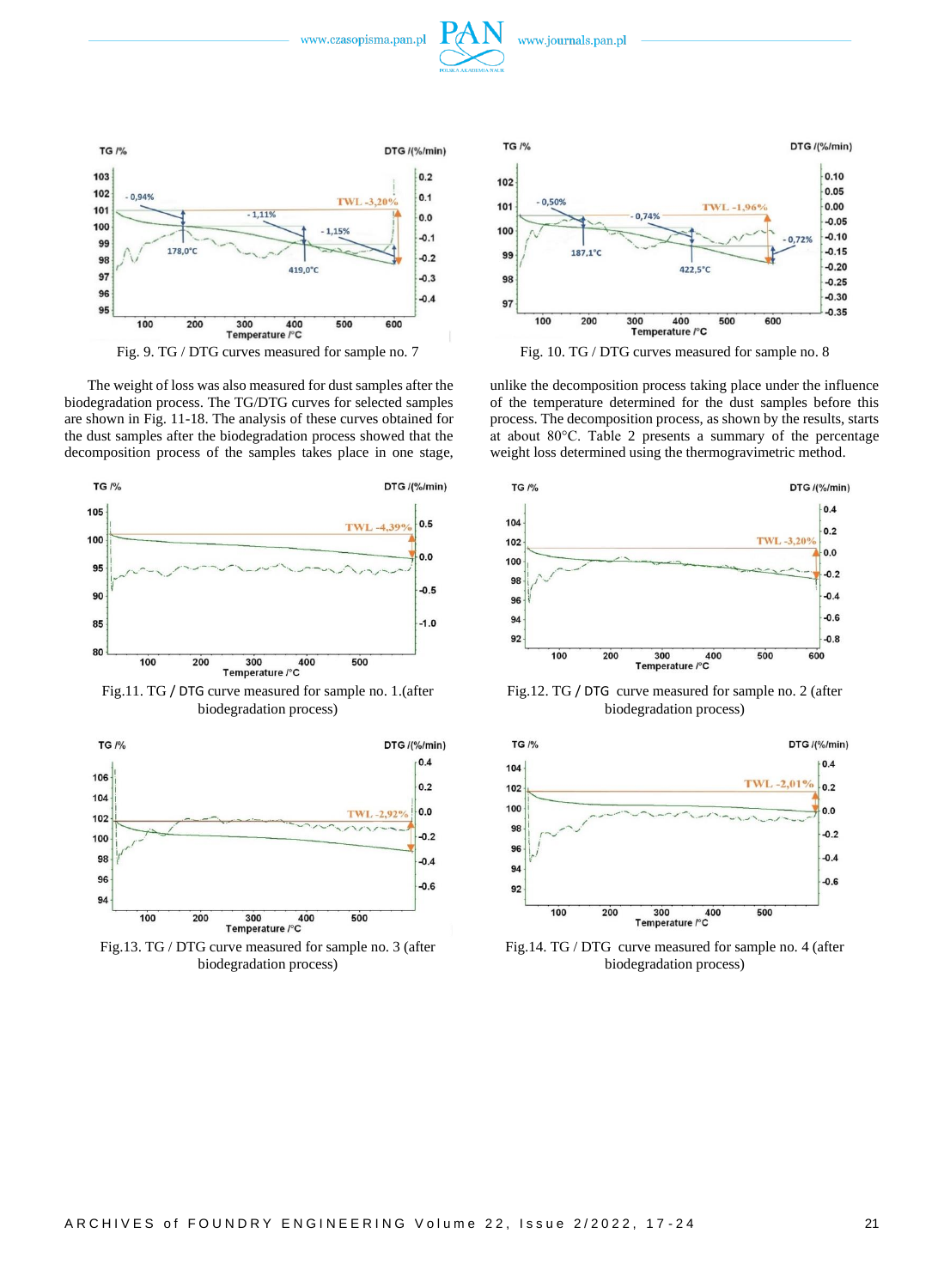



Fig.15. TG / DTG curve measured for sample no. 5 (after biodegradation process)



Fig.17. TG / DTG curves measured for sample no. 7 (after biodegradation process)

The results of the tests determined by the thermogravimetric method showed that the greatest percentage weight loss of the sample was recorded for the dust samples collected after the initial regeneration stage and collected after 5 minutes of the regeneration process. It was 4.92% for samples MS1 and MS2 before and after the biodegradation process; 5.01%; 4.39% and 5.07%, and for samples taken after 5 minutes of the regeneration process, 4.18%, respectively; 4.02%; 3.20%; 4.00%. In the case of dust samples after the biodegradation process, slightly greater weight losses were found in relation to the values determined for the corresponding weight losses for the dust samples before the biodegradation process. The lowest values of the percentage weight loss at the level of 2% were recorded for all dust samples collected after 15 minutes of the regeneration process.

The conducted tests do not show any significant influence of the conducted biodegradation on the weight losses of the samples.



Fig.16. TG / DTG curve measured for sample no. 6 (after biodegradation process)



Fig.18. TG / DTG curve measured for sample no. 8 (after biodegradation process)

Table 2.

Percentage weight loss determined using the thermogravimetric method.

| Sample | Weight loss at $600^{\circ}$ C, % |                      |  |
|--------|-----------------------------------|----------------------|--|
| no.    | Before biodegradation             | After biodegradation |  |
|        | process                           | process              |  |
|        | 4.92                              | 4.39                 |  |
| 2      | 4.18                              | 3,20                 |  |
| 3      | 3.60                              | 2.92                 |  |
| 4      | 2,32                              | 2.01                 |  |
| 5      | 5,01                              | 5.07                 |  |
| 6      | 4.02                              | 4.00                 |  |
|        | 3,20                              | 2.97                 |  |
|        | 1.96                              | 2.00                 |  |

#### **3.3. Results of the loss ignition tests (LOI)**

The results of the measurement of loss on ignition (LOI) are presented in Table 3. The data show that greater weight losses were recorded for the dust samples obtained after the initial regeneration process of the moulding sand with the addition of a biodegradable component (moulding sand no. 2). The initial sample was 12.89%, and in the case of the dust sample after the biodegradation process, 10.67%. Additionally, the addition of a biodegradable component to the dust resulted in a greater and easier decomposition of organic substances compared to the results determined for dust without the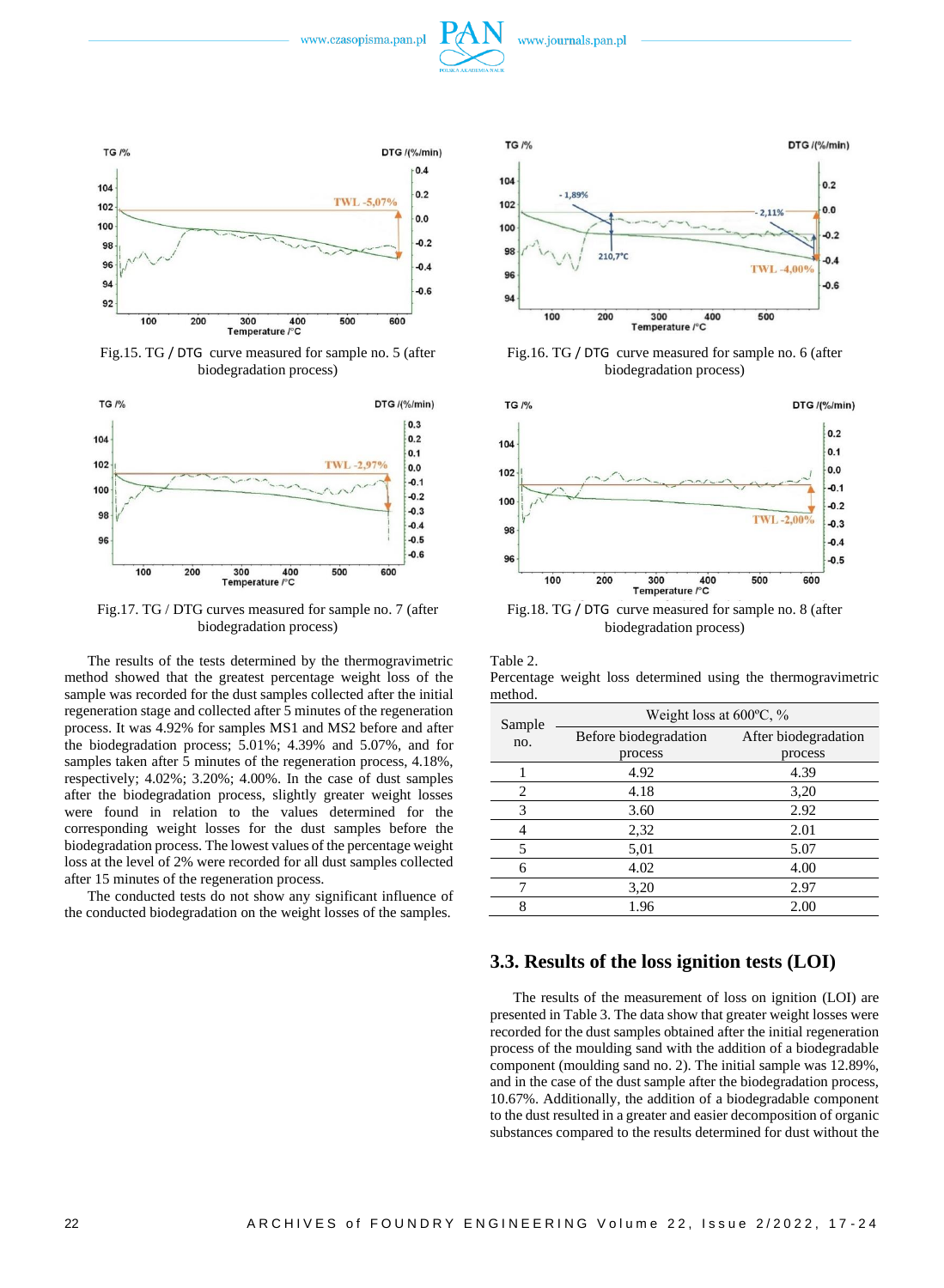addition of PCL, as evidenced by higher percentages of loss on ignition.

In contrast to thermogravimetric tests, in the case of ignition loss tests, the influence of the biodegradation process on the recorded weight losses is observed.

Table 3.

The results of the measurement of loss on ignition (LOI).

| Sample | Weight loss at 900°C, % |                      |  |
|--------|-------------------------|----------------------|--|
| no.    | Before biodegradation   | After biodegradation |  |
|        | process                 | process              |  |
|        | 9.30                    | 4.15                 |  |
| 2      | 7.69                    | 4.24                 |  |
| 3      | 4.76                    | 1.90                 |  |
| 4      | 4.48                    | 2.54                 |  |
| 5      | 12.89                   | 10.67                |  |
| 6      | 8.69                    | 6.58                 |  |
|        | 6.49                    | 4.28                 |  |
| 8      | 4.84                    | 3.10                 |  |

The TG analysis and LOI research showed that most of the organic substances that were burnt out was in the dust from the sand after the initial regeneration. Along with the extension of the regeneration time, the percentage of organic material in the tested samples decreases. After a 15-minute regeneration process, the amount of burnt substances (TG tests) is reduced by approx. 56% for the dust from moulding sand no. 1 and by approx. 60% for the dust form moulding sand no. 2. The purpose of the regeneration process is to remove residual binding material from the matrix grains. In the case of sands with resins, it is an organic binding material. After the regeneration process, the material is removed from the matrix (its presence in the regenerate is reduced) and appears in the dust. The obtained results may indicate that the tested moulding sands are characterized by a very high ability to mechanically regenerate and are already well regenerated after the initial regeneration process. Extending the regeneration time may reduce the percentage of organic substances in the dust, and there is more inorganic substance in the dust from damaged / worn matrix grains. These observations will be confirmed by additional studies.

## **4. Conclusions**

The analysis of the results of the carried-out research allowed to formulate the following conclusions:

- Biodegradation tests proved that furan moulding sand with biomaterial in binder composition is characterized by about three times better biodegradability than standard furan sand.
- The thermogravimetry tests do not show any significant influence of the conducted biodegradation on the mass losses of the samples.
- The ignition loss tests proved the influence of the biodegradation process on the recorded weight losses. Higher ignition losses for the samples from moulding sand with biomaterial in binder composition may indicate a higher efficiency of the mechanical regression process.

The presented results are part of complex research and will be continued, especially in the field of biodegradability of moulding sands with new binders.

## **Acknowledgements**

The research was financed by AGH Research Project No 16.16.170.654 and Higher Education Research Project No 1012/00.

Technical assistance of dr. M. Homa & dr. P. Turalska (derivatographic research on a STA 449 F3 Jupiter® thermal analyzer from Netzsch) is acknowledged.

## **References**

- [1] Bastian, K.C., Alleman, J.E. (1996). *Environmental bioassay evaluation of foundry waste residuals.* Joint Transportation Research Program Technical Report Series, Purdue University, Purdue e-Pubs.
- [2] Brenner, V. (2003). Biodegradace persistentních xenobiotik. *Biodegradace.* VI, 2003, 45-47.
- [3] Sobków, D., Barton, J., Czaja, K., Sudoł, M. & Mazoń, B. (2014). Research on the resistance of materials to environmental factors. *CHEMIK*. 68(4), 347–354. (in Polish).
- [4] Stachurek I. (2010). *Biomedical systems of polyethylene oxide biodegradable in the aquatic environment*. PhD thesis, Politechnika Krakowska. (in Polish).
- [5] Eastman, J. (2000). Protein-based binder update: performance put to the test. *Modern Casting*. 90, 32-34.
- [6] Kramářová, D., Brandštetr, J., Rusín, K. & Henzlová, P. (2003). Biogenic polymeric materials as binders for foundry molds and cores. *Slévárenství.* 60(2-3), 71-73. (in Czech).
- [7] Grabowska, B., Holtzer, M., Dańko, R., Górny, M., Bobrowski, A. & Olejnik, E. (2013). New bioco binders containing biopolymers for foundry industry. *Metalurgija*. 52(1), 47-50.
- [8] Grabowska, B., Szucki, M., Suchy, J.Sz., Eichholz, S., Hodor, K. (2013). Thermal degradation behavior of cellulose-based material for gating systems in iron casting production. *Polimery.* 58(1), 39-44.
- [9] Major-Gabryś, K. (2016). *Environmentally Friendly Foundry Moulding and Core Sands.* Katowice-Gliwice, Archives of Foundry Engineering, ISBN 978-83-63605-24-7 (in Polish)
- [10] Major-Gabryś, K. (2019). Environmentally Friendly Foundry Molding and Core Sands. *Journal of Materials Engineering and Performance.* 28(7), 3905-3911.
- [11] Holtzer, M. (2001). *Management of waste and by-products in foundries.* Kraków: University Scientific and Didactic Publishers, AGH, Poland. (in Polish).
- [12] Skrzyński, M., Dańko, R. & Czapla, P. (2014). Regeneration of used moulding sand with furfuryl resin on a laboratory stand. *Archives of Foundry Engineering.* 14(spec.4), 111-114. (in Polish).
- [13] Dańko, R., Łucarz, M. & Dańko, J. (2014). Mechanical and mechanical-thermal regeneration of the used core sand from the cold-box process. *Archives of Foundry Engineering*. 14(spec.4), 21-24. (in Polish).